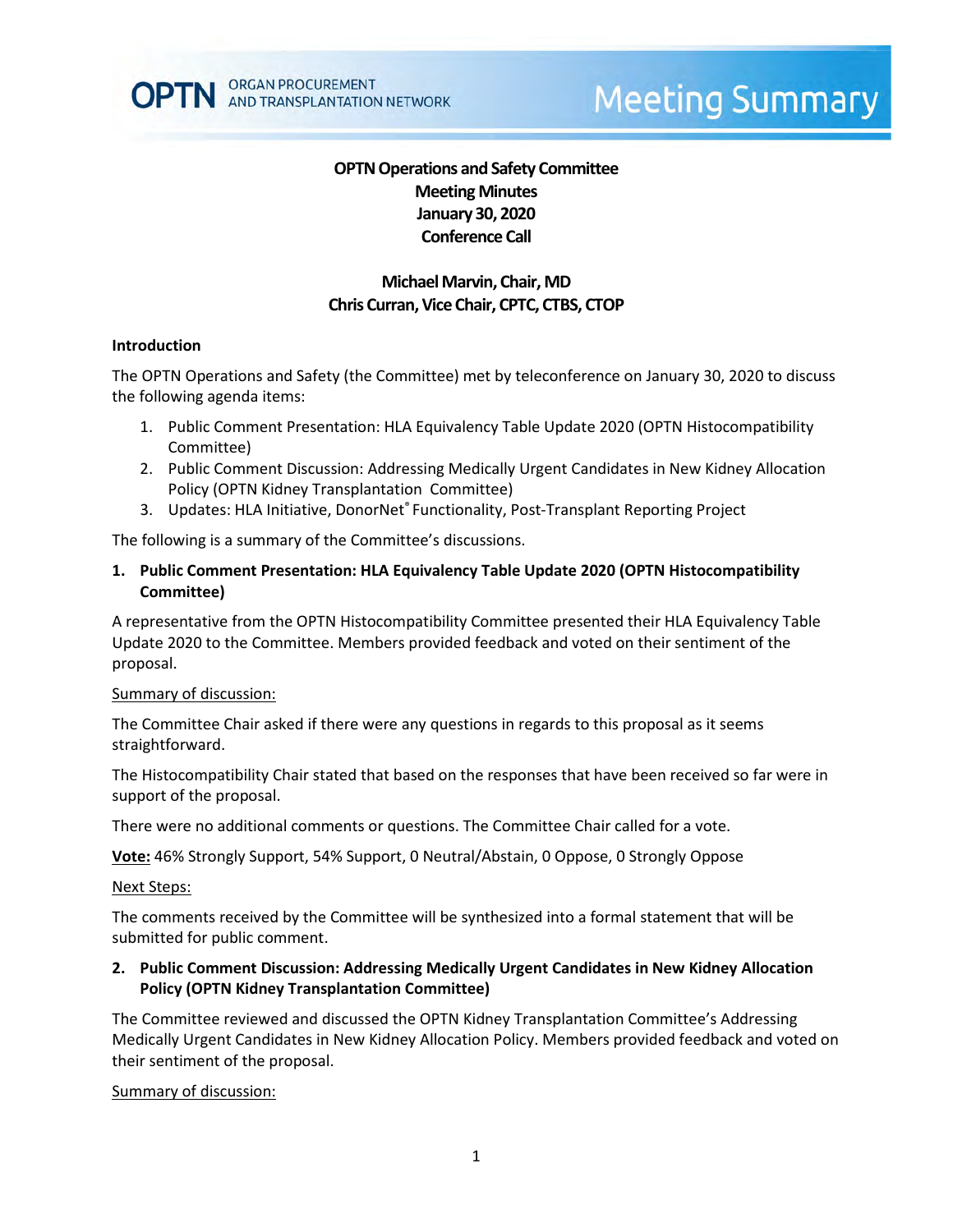A member stated that the way that regions approach and approve medically urgent candidates varies. This needs to change as allocation changes and Donation Service Areas (DSAs) are being eliminated. Having a uniformed approach to what is considered medically urgent and a process to manage makes sense. What is unclear is how to manage the smaller circle of 150 NM and distributing organs within these parameters.

The Committee Chair stated that in the Northeast, there are so many transplant programs within such a short distance of each other that the logistics of expanding 150 NM and/or 250 NM would be dramatic with the number of programs that would be included. In general, the 250 NM is a good sized circle.

The Committee Vice Chair asked that in regards to ABO compatibility, for those candidates that are truly medically urgent and at risk of losing dialysis access, would these candidates have the opportunity to receive an O blood type organ under this categorization?

The Committee Vice Chair continued by stating there should also be consideration for opening these options and prioritizing candidates who are highly sensitized and at risk of losing dialysis access.

A member asked how this should be proposed to be done – should these candidates be treated as though they are a 100% CPRA candidate? The Vice Chair clarified that there is uncertainty of how best to propose this, but that these candidates not having access to dialysis and being highly sensitized would put these individuals in a dire circumstance. Does this make these highly sensitized candidates a higher priority than those who are categorized as medically urgent but are not sensitized?

Another member asked if there was discussion about the appropriate documentation. The Committee Vice Chair stated that this was discussed during the Region 4 meeting and that it was explained that the documentation would have to be submitted within 7 days of the listing. If a candidate was listed and did not have supporting documentation, that particular case would be referred to the Membership and Professional Standards Committee (MPSC) for further consideration to determine if the candidate was accurately listed.

The member continued by clarifying that these types of cases occur about 60-70% of the time. The Committee Vice Chair stated that in the narrative of the presentation at the Region 4 meeting, it was stated that there are no more than 100 cases a year that are considered as medically urgent.

A member asked if this was in reference to the number of patients transplanted. The Committee Vice Chair stated uncertainty of this. The thought is that this pertains to patients who have been transplanted because there is no real categorization of this. Currently, this is more of a local agreement that organs will be allocated to those candidates.

The Committee Vice Chair stated that there is agreement that medical urgency needs establishment and criteria. The question is whether this is the right criteria that is being proposed. Another component of this are the categories of the Kidney Donor Profile Index (KDPI), which also needs to be looked into further.

A member stated that in the proposal, it goes through each sequence for KDPI. It would go right under pediatrics which would generally get offers depending on the size of the circle distance. The exception would be if the candidate is sensitized and urgent. The member continued by stating that it would be good to know how often candidates are greater than 80% sensitized and medically urgent.

The Committee were in agreement in supporting the idea of establishing a medically urgent candidate criteria, but commented on the importance of defining more of the nuances.

Another member added that in the proposed prioritization is actually a higher priority to where those patients currently fall. More clarification on the definition would be helpful.